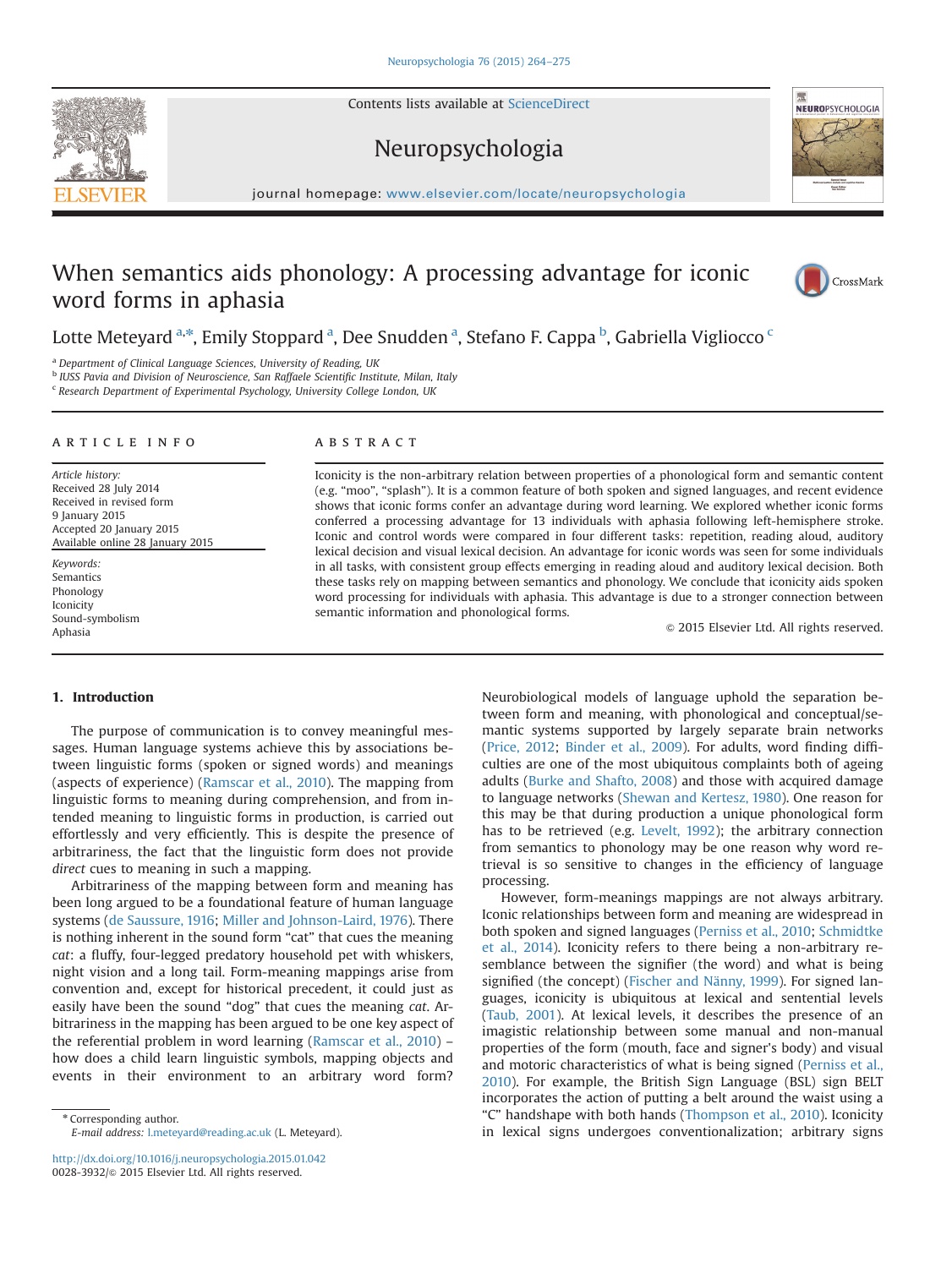(e.g., MOUSE, produced with a curved index finger rotating on the signer's nose) are present along with more iconic signs. Goldin-Meadow (2005) presents an analysis of homesign systems, gestural communication used by deaf children not exposed to conventional spoken or signed languages. These children produce a broad variety of iconic signs, presumably because their communication needs to be transparent to their parents (Goldin-Meadow, 2005). However, they do not use all possible manual variations (e.g. handshapes) that are available. Instead, they set up consistent form-meaning pairings – i.e. morphemes – which means the iconic signs are not always precisely mapped onto their meaning (e.g. using a fist to denote handling a balloon string and an umbrella handle, which would not be identically held in real-life; Goldin-Meadow, 2005). This illustrates a movement from iconic to arbitrary signs. Such convetionalisation in the home-sign systems of individual children may mirror processes seen in language evolution more broadly (Botha, 2007).

Among spoken languages, the degree of iconicity in the phonological form of words differs greatly. Outside the Indo-European language family, we find that iconic mappings are well represented in virtually all sub-Saharan African languages, some of the Australian Aboriginal languages, Japanese, Korean, Southeast Asian languages, indigenous languages of South America, and Balto-Finnic languages (Perniss et al., 2010). In these languages, in addition to more direct acoustic links, these iconic, sound-symbolic mappings evoke sensory, motor, or affective experiences or characterize aspects of the spatio-temporal unfolding of an event. In fact, the majority of sound-symbolic words refer to events or states in which sound is not essential. That is, properties of experiences – including visual, tactile, as well as mental and emotional experiences – may systematically correspond to properties of vowels and consonants, and their patterns of combination (e.g. reduplication) (Hamano, 1998).

Indo-European spoken languages, such as English, tend to have a lesser degree of iconicity in phonological forms. Here, iconicity tends to be for acoustic experiences (e.g. "splash", "trill", "croak", "pitter-patter", "bling", "moo", "whoof"; Perniss et al., 2010) although it is not limited to that domain. Iconic mappings can also arise when there are consistent relationships between particular forms and particular meanings; these statistical regularities then provide a consistent mapping between form and meaning (Monaghan et al., 2014). These regularities can be seen in phonoaesthemes, in which typically word initial or word final consonant clusters correlate with a certain meaning, e.g. "glitter", "gleam" and "glow" having a "gl" onset that maps to the meaning 'low intensity light' (Firth, 1930; Perniss et al., 2010). For more abstract dimensions, mappings between vowel quality and the concept of size are present across spoken languages, for example, with high vowels ("ee") being associated to small sizes and low vowels ("aa") associated to large sizes (Hinton et al., 1994). It has been argued that abstract words cannot make use of sound-symbolism because they are not tied to specific aspects of experience, but other aspects of phonology may provide cues to their meaning (Reilly and Kean, 2007; Reilly et al., 2012). High and low imageability words differ on a number of phonological variables, with abstract words being longer, more derivationally complex and having fewer phonological neighbours (Reilly and Kean, 2007; Westbury and Moroschan, 2009). When asked to make a semantic judgement (concrete/abstract) about nonword stimuli, individuals consistently rate longer and inflected words as more abstract (Reilly et al., 2012). This sensitivity is preserved in semantic dementia with patients misclassifying concrete 3 syllable words (e.g. professor) more often than 1syllable words (e.g. bake) when making a forced choice concrete/abstract decision (Reilly et al., 2007). In this context, iconicity can be seen as part of the systematic way that linguistic forms cue aspects of meaning (Ramscar et al., 2010).

In English there is overall more systematicity than expected by chance. Monaghan et al. (2014) carried out a corpus analysis in English to explore how systematic the relationship is between form and meaning. They correlated measures of phonological and semantic similarity across words. As well as finding that English was more systematic than predicted by purely arbitrary mappings, words acquired earlier (earlier age of acquisition) were more systematic than words acquired later, suggesting a benefit of iconic mappings during language acquisition. A similar finding is present for BSL in parental report data (Thompson et al., 2012), with iconic signs being acquired earlier than less iconic signs by children aged 11–24 months. In an analysis of the spoken output of a child learning German, onomatopoeic words (i.e., 'lala' for music or 'bow-wow' for dog) were shown to bootstrap vocabulary growth. A sharp increase in produced onomatopoeic words between 0,8 and 0,11months preceded a more general vocabulary spurt from the age of 1 year 1 month (Laing, 2014).

Further empirical evidence for an iconic advantage for language learning comes from experiments with both children and adults. English 3 year olds are better able to learn Japanese verbs with iconic (sound-symbolism) properties (Kantartzis et al., 2011) and Japanese 3 years olds are better able to generalize the meaning of novel verbs if they have iconic properties (Imai et al., 2008). In adults, Nygaard et al. (2009) used a vocabulary task for native speakers of American English to learn Japanese words. Learners were sensitive to consistency in form-meaning mappings in a language with which they had no prior experience. When Japanese words were paired to their correct meanings in English (rather than randomly paired), they were responded to more quickly and more accurately over learning blocks. Similar benefits of iconic mappings were shown by Kovic et al. (2010) in a combined behavioural and EEG study, in which participants had to map two nonsense words to novel object pictures. They found that participants were faster to respond when the mapping was iconically congruent (e.g. 'mot' mapped to a curvy object, 'riff' matched to a pointy object). The most robust ERP response was an increased negative wave between 140 and180 ms for congruent conditions at occipital sites, interpreted as reflecting early processes of auditory-visual integration.

Regarding processing, Thompson et al. (2009, 2010) have shown that iconicity in sign forms affects sign recognition, suggesting that whenever there is iconicity in the sign, signers cannot avoid retrieving aspects of the semantics, regardless of task. In spoken English, Westbury (2005) presented CVC words and nonwords in a spiky or curvy frame for lexical decision. Words were made up of continuants (e.g. "mime"), plosives (e.g. "cope) or a mixture of the two (e.g. "food); mirroring this, nonwords were also made up of continuants (e.g. "nool"), plosives (e.g. "dibe") or a mixture of the two (e.g. "nool"). Reaction times for lexical decision showed an interference effect for nonwords, with longer latencies when the frame was incongruent with the word structure (e.g. curvy frame with a plosive item); this effect was replicated when subjects made a decision on a single letter, rather than whole word/nonword items. Connell and Lynott (2014) explored the salience of a particular sensory modality and how that may cue meaning. They found that strongly visual words (e.g. cloudy) were responded to more quickly than weakly visual words (e.g. salty) during visual lexical decision and reading aloud, which both direct attention towards vision. Similarly, strongly auditory words (e.g. noisy) were responded to more quickly than weakly auditory words (e.g. salty) during reading aloud, as this task also directs attention towards auditory information. These effects indicate that cues to meaning are routinely processed and there may be automatic detection and use of form-meaning or modality-meaning consistencies whenever they are present.

The data from both spoken and signed languages indicate that iconicity confers some benefit for word learning and word